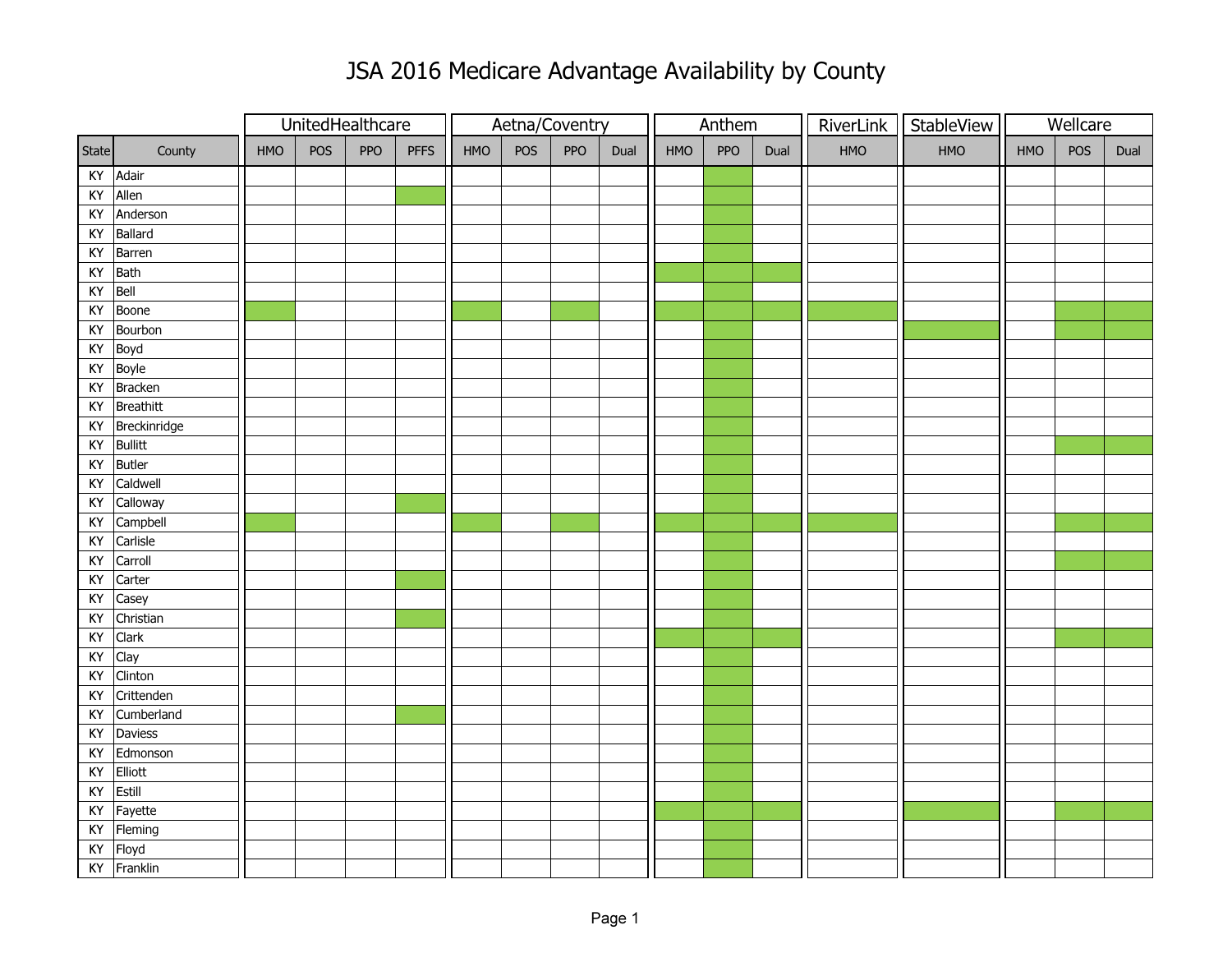|           |            |            | UnitedHealthcare |     |             | Aetna/Coventry |     |     |      | Anthem     |     |      |     | RiverLink   StableView |            | Wellcare |      |
|-----------|------------|------------|------------------|-----|-------------|----------------|-----|-----|------|------------|-----|------|-----|------------------------|------------|----------|------|
| State     | County     | <b>HMO</b> | POS              | PPO | <b>PFFS</b> | HMO            | POS | PPO | Dual | <b>HMO</b> | PPO | Dual | HMO | HMO                    | <b>HMO</b> | POS      | Dual |
| KY        | Fulton     |            |                  |     |             |                |     |     |      |            |     |      |     |                        |            |          |      |
| KY        | Gallatin   |            |                  |     |             |                |     |     |      |            |     |      |     |                        |            |          |      |
| KY        | Garrard    |            |                  |     |             |                |     |     |      |            |     |      |     |                        |            |          |      |
| KY        | Grant      |            |                  |     |             |                |     |     |      |            |     |      |     |                        |            |          |      |
| KY        | Graves     |            |                  |     |             |                |     |     |      |            |     |      |     |                        |            |          |      |
| KY        | Grayson    |            |                  |     |             |                |     |     |      |            |     |      |     |                        |            |          |      |
| KY        | Green      |            |                  |     |             |                |     |     |      |            |     |      |     |                        |            |          |      |
| KY        | Greenup    |            |                  |     |             |                |     |     |      |            |     |      |     |                        |            |          |      |
| KY        | Hancock    |            |                  |     |             |                |     |     |      |            |     |      |     |                        |            |          |      |
| KY        | Hardin     |            |                  |     |             |                |     |     |      |            |     |      |     |                        |            |          |      |
| KY        | Harlan     |            |                  |     |             |                |     |     |      |            |     |      |     |                        |            |          |      |
| KY        | Harrison   |            |                  |     |             |                |     |     |      |            |     |      |     |                        |            |          |      |
| KY        | Hart       |            |                  |     |             |                |     |     |      |            |     |      |     |                        |            |          |      |
| KY        | Henderson  |            |                  |     |             |                |     |     |      |            |     |      |     |                        |            |          |      |
| KY        | Henry      |            |                  |     |             |                |     |     |      |            |     |      |     |                        |            |          |      |
| KY        | Hickman    |            |                  |     |             |                |     |     |      |            |     |      |     |                        |            |          |      |
| KY        | Hopkins    |            |                  |     |             |                |     |     |      |            |     |      |     |                        |            |          |      |
| KY        | Jackson    |            |                  |     |             |                |     |     |      |            |     |      |     |                        |            |          |      |
| KY        | Jefferson  |            |                  |     |             |                |     |     |      |            |     |      |     |                        |            |          |      |
| KY        | Jessamine  |            |                  |     |             |                |     |     |      |            |     |      |     |                        |            |          |      |
| KY        | Johnson    |            |                  |     |             |                |     |     |      |            |     |      |     |                        |            |          |      |
| KY        | Kenton     |            |                  |     |             |                |     |     |      |            |     |      |     |                        |            |          |      |
| KY        | Knott      |            |                  |     |             |                |     |     |      |            |     |      |     |                        |            |          |      |
| KY        | Knox       |            |                  |     |             |                |     |     |      |            |     |      |     |                        |            |          |      |
| KY        | Larue      |            |                  |     |             |                |     |     |      |            |     |      |     |                        |            |          |      |
| KY        | Laurel     |            |                  |     |             |                |     |     |      |            |     |      |     |                        |            |          |      |
| KY        | Lawrence   |            |                  |     |             |                |     |     |      |            |     |      |     |                        |            |          |      |
| KY        | Lee        |            |                  |     |             |                |     |     |      |            |     |      |     |                        |            |          |      |
| KY        | Leslie     |            |                  |     |             |                |     |     |      |            |     |      |     |                        |            |          |      |
| KY        | Letcher    |            |                  |     |             |                |     |     |      |            |     |      |     |                        |            |          |      |
| KY        | Lewis      |            |                  |     |             |                |     |     |      |            |     |      |     |                        |            |          |      |
| KY        | Lincoln    |            |                  |     |             |                |     |     |      |            |     |      |     |                        |            |          |      |
| KY        | Livingston |            |                  |     |             |                |     |     |      |            |     |      |     |                        |            |          |      |
| KY        | Logan      |            |                  |     |             |                |     |     |      |            |     |      |     |                        |            |          |      |
| <b>KY</b> | Lyon       |            |                  |     |             |                |     |     |      |            |     |      |     |                        |            |          |      |
| KY        | Madison    |            |                  |     |             |                |     |     |      |            |     |      |     |                        |            |          |      |
| KY        | Magoffin   |            |                  |     |             |                |     |     |      |            |     |      |     |                        |            |          |      |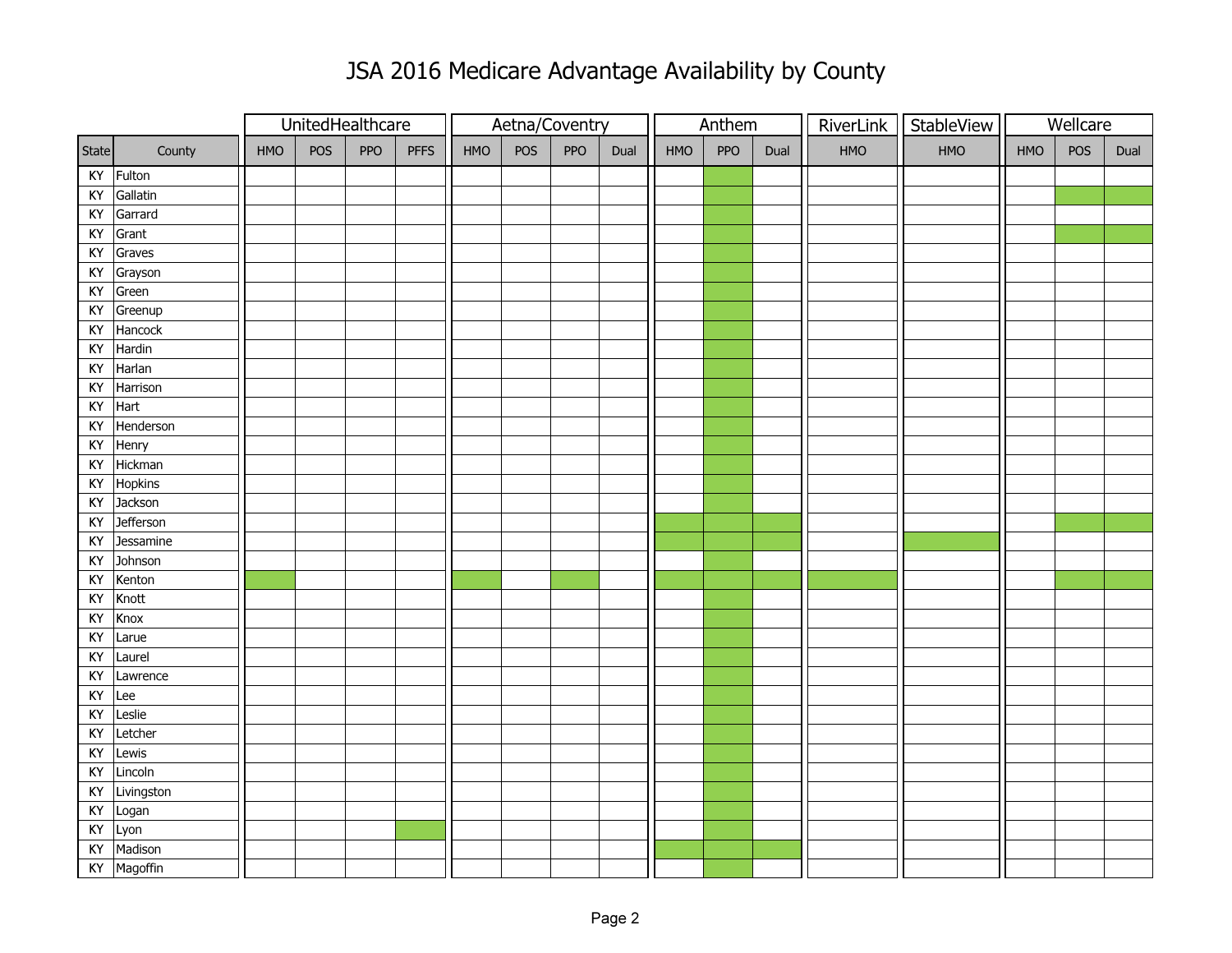|       |            |     | UnitedHealthcare |     |             |     |     | Aetna/Coventry |      |     | Anthem     |      |     | RiverLink   StableView |     | Wellcare |      |
|-------|------------|-----|------------------|-----|-------------|-----|-----|----------------|------|-----|------------|------|-----|------------------------|-----|----------|------|
| State | County     | HMO | POS              | PPO | <b>PFFS</b> | HMO | POS | PPO            | Dual | HMO | <b>PPO</b> | Dual | HMO | HMO                    | HMO | POS      | Dual |
| KY    | Marion     |     |                  |     |             |     |     |                |      |     |            |      |     |                        |     |          |      |
| KY    | Marshall   |     |                  |     |             |     |     |                |      |     |            |      |     |                        |     |          |      |
| KY    | Martin     |     |                  |     |             |     |     |                |      |     |            |      |     |                        |     |          |      |
| KY    | Mason      |     |                  |     |             |     |     |                |      |     |            |      |     |                        |     |          |      |
| KY    | Mccracken  |     |                  |     |             |     |     |                |      |     |            |      |     |                        |     |          |      |
| KY    | Mccreary   |     |                  |     |             |     |     |                |      |     |            |      |     |                        |     |          |      |
| KY    | Mclean     |     |                  |     |             |     |     |                |      |     |            |      |     |                        |     |          |      |
| KY    | Meade      |     |                  |     |             |     |     |                |      |     |            |      |     |                        |     |          |      |
| KY    | Menifee    |     |                  |     |             |     |     |                |      |     |            |      |     |                        |     |          |      |
| KY    | Mercer     |     |                  |     |             |     |     |                |      |     |            |      |     |                        |     |          |      |
| KY    | Metcalfe   |     |                  |     |             |     |     |                |      |     |            |      |     |                        |     |          |      |
| KY    | Monroe     |     |                  |     |             |     |     |                |      |     |            |      |     |                        |     |          |      |
| KY    | Montgomery |     |                  |     |             |     |     |                |      |     |            |      |     |                        |     |          |      |
| KY    | Morgan     |     |                  |     |             |     |     |                |      |     |            |      |     |                        |     |          |      |
| KY    | Muhlenberg |     |                  |     |             |     |     |                |      |     |            |      |     |                        |     |          |      |
| KY    | Nelson     |     |                  |     |             |     |     |                |      |     |            |      |     |                        |     |          |      |
| KY    | Nicholas   |     |                  |     |             |     |     |                |      |     |            |      |     |                        |     |          |      |
| KY    | Ohio       |     |                  |     |             |     |     |                |      |     |            |      |     |                        |     |          |      |
| KY    | Oldham     |     |                  |     |             |     |     |                |      |     |            |      |     |                        |     |          |      |
| KY    | Owen       |     |                  |     |             |     |     |                |      |     |            |      |     |                        |     |          |      |
| KY    | Owsley     |     |                  |     |             |     |     |                |      |     |            |      |     |                        |     |          |      |
| KY    | Pendleton  |     |                  |     |             |     |     |                |      |     |            |      |     |                        |     |          |      |
| KY    | Perry      |     |                  |     |             |     |     |                |      |     |            |      |     |                        |     |          |      |
| KY    | Pike       |     |                  |     |             |     |     |                |      |     |            |      |     |                        |     |          |      |
| KY    | Powell     |     |                  |     |             |     |     |                |      |     |            |      |     |                        |     |          |      |
| KY    | Pulaski    |     |                  |     |             |     |     |                |      |     |            |      |     |                        |     |          |      |
| KY    | Robertson  |     |                  |     |             |     |     |                |      |     |            |      |     |                        |     |          |      |
| KY    | Rockcastle |     |                  |     |             |     |     |                |      |     |            |      |     |                        |     |          |      |
| KY    | Rowan      |     |                  |     |             |     |     |                |      |     |            |      |     |                        |     |          |      |
| KY    | Russell    |     |                  |     |             |     |     |                |      |     |            |      |     |                        |     |          |      |
| KY    | Scott      |     |                  |     |             |     |     |                |      |     |            |      |     |                        |     |          |      |
| KY    | Shelby     |     |                  |     |             |     |     |                |      |     |            |      |     |                        |     |          |      |
| KY    | Simpson    |     |                  |     |             |     |     |                |      |     |            |      |     |                        |     |          |      |
| KY    | Spencer    |     |                  |     |             |     |     |                |      |     |            |      |     |                        |     |          |      |
| KY    | Taylor     |     |                  |     |             |     |     |                |      |     |            |      |     |                        |     |          |      |
| KY    | Todd       |     |                  |     |             |     |     |                |      |     |            |      |     |                        |     |          |      |
| KY    | Trigg      |     |                  |     |             |     |     |                |      |     |            |      |     |                        |     |          |      |